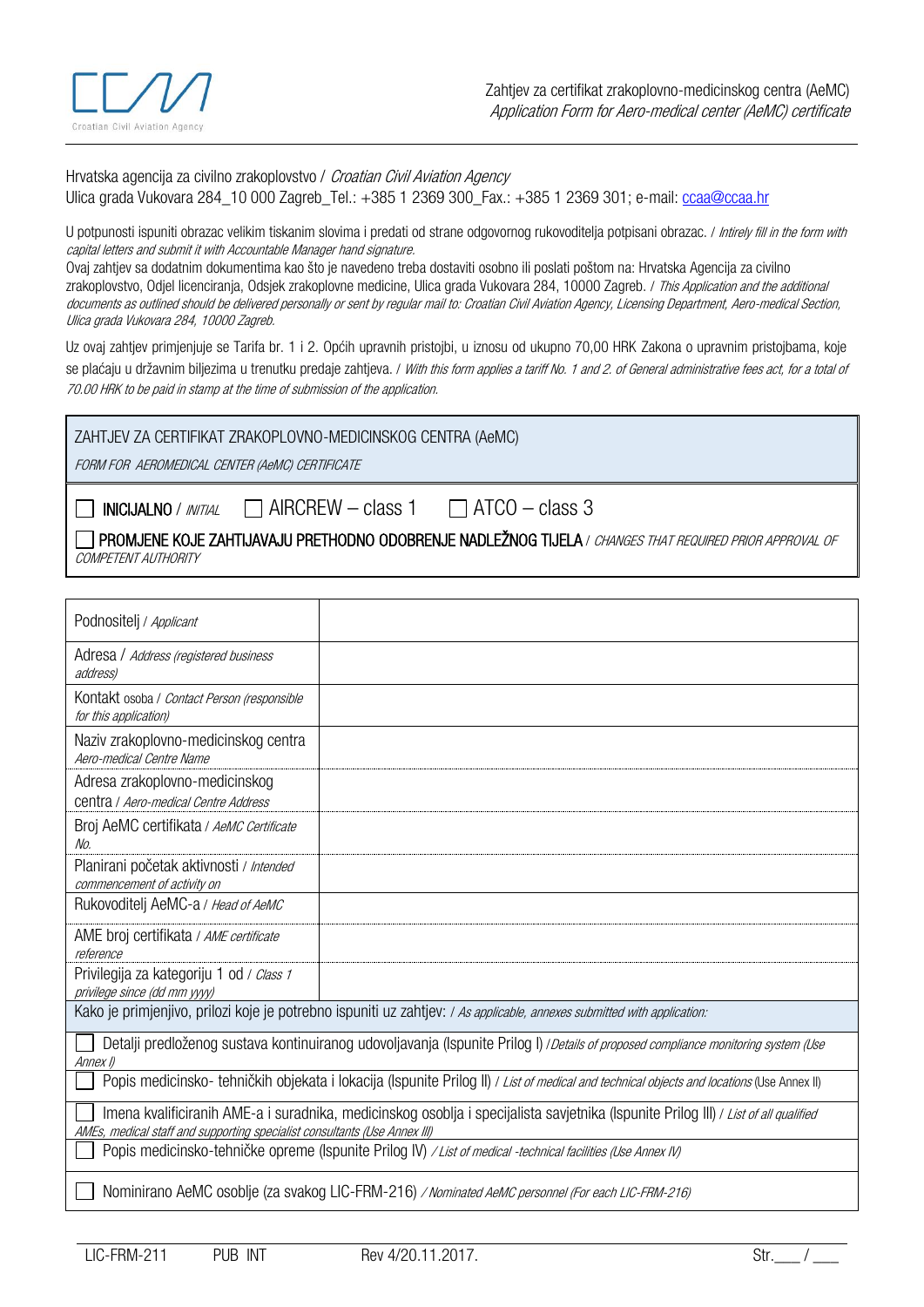

| Odgovorni rukovoditelj (Accountable manager)                                                                                                                                         |                                                                                                                                                                                              |  |  |
|--------------------------------------------------------------------------------------------------------------------------------------------------------------------------------------|----------------------------------------------------------------------------------------------------------------------------------------------------------------------------------------------|--|--|
| Voditelj za nadgledanje usklađenosti (Compliance Monitoring Manager)                                                                                                                 |                                                                                                                                                                                              |  |  |
| Voditelj za sigurnost (Safety manager)<br>Voditelj AeMC-a (Head of AeMC)                                                                                                             |                                                                                                                                                                                              |  |  |
| Kako je primjenjivo, administrativni dokumenti i pripručnici koje je potrebno predati uz zahtjev:<br>As applicable, administration documents and manuals submitted with application: |                                                                                                                                                                                              |  |  |
| Dokumentacija organizacijskog sustava upravljanja /<br>Organisation Management System documentation                                                                                  | Dokumenti kliničkih dodataka, ili povezanosti sa<br>bolnicama ili medicinskim institutima / Documents of clinical<br>attachment, or liaison with designated hospitals, or medical institutes |  |  |
| Program osposobljavanja / Training programme                                                                                                                                         | Zapisi osposobljavanja osoblja / Staff Training Records                                                                                                                                      |  |  |
| Drugi priručnik/ci ili dokumenti (nabroji) / Other Manual(s) or Documents (list)                                                                                                     |                                                                                                                                                                                              |  |  |

| Napomena / Notes                                                                                                                                                                                                                                                                                                                                                                                                                                                                                                                                                                                                                                                                                                                                                                                    |                                                                      |                    |  |
|-----------------------------------------------------------------------------------------------------------------------------------------------------------------------------------------------------------------------------------------------------------------------------------------------------------------------------------------------------------------------------------------------------------------------------------------------------------------------------------------------------------------------------------------------------------------------------------------------------------------------------------------------------------------------------------------------------------------------------------------------------------------------------------------------------|----------------------------------------------------------------------|--------------------|--|
| Navedite sve pojedinosti o alternativnim aranžmanima odvojeno. Zahtjevu priložiti priloge koji su neophodni i preslike službenih<br>dokumenata kojim se potvrđuje pravni status organizacije.<br>Please provide full details of alternative arrangements separately. Enclose with this application Annexes as applicable and a copy of official documents<br>confirming the legal status of your organization.                                                                                                                                                                                                                                                                                                                                                                                      |                                                                      |                    |  |
|                                                                                                                                                                                                                                                                                                                                                                                                                                                                                                                                                                                                                                                                                                                                                                                                     | Izjava podnositelja zahtjeva / Applicant's declaration               |                    |  |
| Izjavljujem da imam pravnu sposobnost za podnešenje ovog zahtjeva i da su sve informacije navedene u ovom zahtjevu i<br>njegovim dodacima točne, potpune i istinite.<br>Ja, dolje potpisani, u ime gore navedenog podnositelja zahtjeva potvrđujem da su sve gore navedene informacije u skladu s<br>važećim zahtjevima i da su svi navedeni podaci potpune i točne.<br>I declare that I have the legal capacity to submit this application and that all information provided in this application form and its attachments are correct,<br>complete and true.<br>I, the undersigned, on behalf of the applicant identified in above certify that all the above informations are in compliance with the applicable requirements<br>and that all the above information given is complete and correct. |                                                                      |                    |  |
|                                                                                                                                                                                                                                                                                                                                                                                                                                                                                                                                                                                                                                                                                                                                                                                                     |                                                                      |                    |  |
| Datum/Mjesto / Date/Place                                                                                                                                                                                                                                                                                                                                                                                                                                                                                                                                                                                                                                                                                                                                                                           | Ime i prezime odgovornog rukovoditelja / Name of Accountable Manager | Potpis / Signature |  |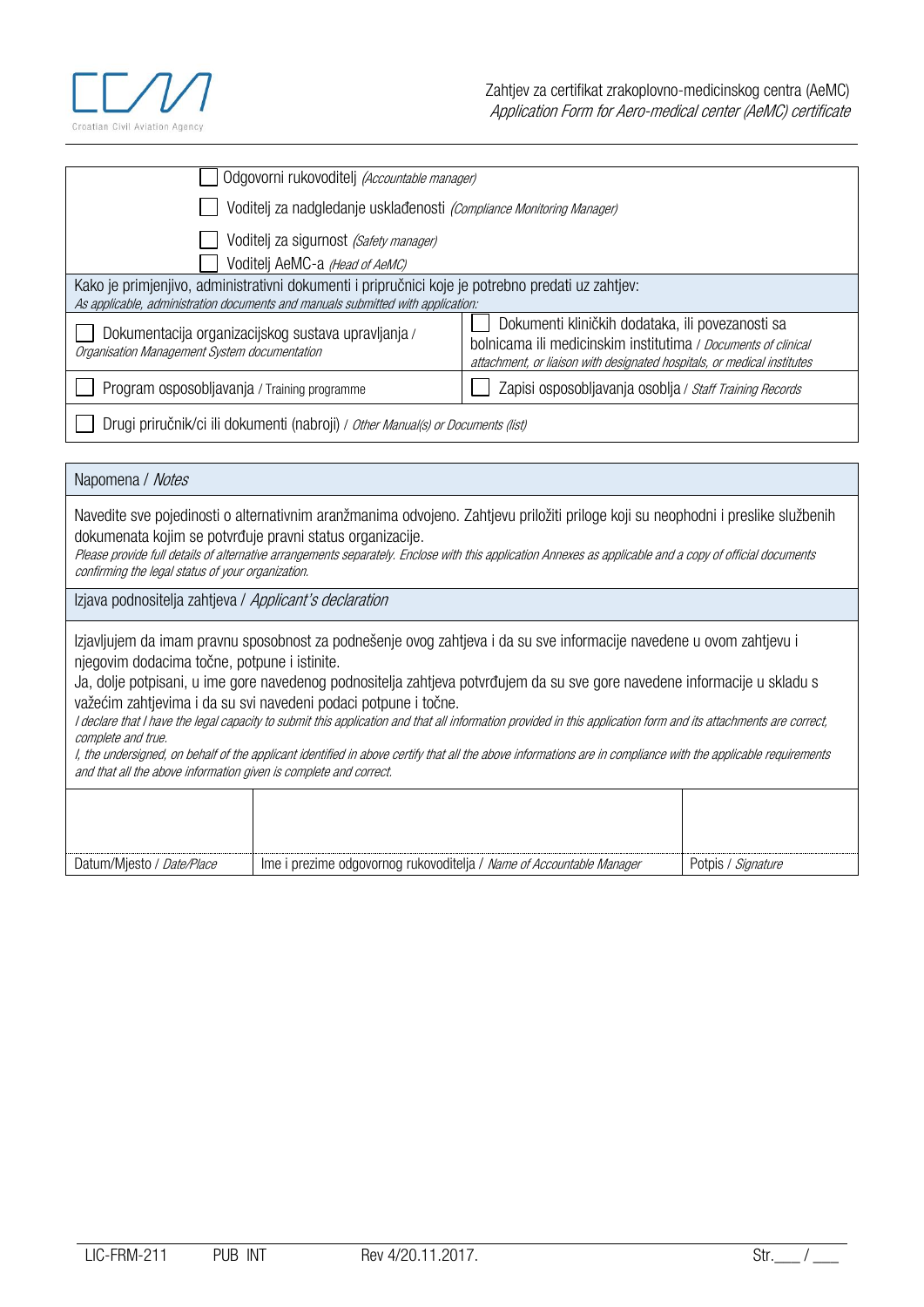

## Dodatak I: Popis medicinskih i tehničkih objekata uključujući pomoćne kliničke stanice. **Annex I:** List of medical and technical facilities including auxiliary clinical sites. Stavka / Item Poveznica u dokumentaciji organizacije - poglavlje Reference in the organisation's documentation Detailed description of the compliance monitoring function of the management system Please enter the reference in your organisation's documentation List, table or cross-reference indicating what means and methods are dedicated to achieving initial and continued compliance with each implemented requirement applicable to the organisation Please enter the reference in your organisation's documentation Means and methods establishing the internal audit process Please enter the reference in your organisation's documentation Means and methods establishing the feedback system of audit findings to the accountable manager Please enter the reference in your organisation's documentation Nominated person or group of persons, ultimately responsible to the accountable manager of ensuring that the organisation remains in compliance with the applicable requirements Please enter the reference in your organisation's documentation Means and methods making personnel aware of their responsibilities Please enter the reference in your organisation's documentation Procedure for amending the documentation Please enter the reference in your organisation's documentation Means and methods to ensure initial and continued compliance of contracted activities Please enter the reference in your organisation's documentation Compliance with the requirement for the direct safety accountability of the accountable manager Please enter the reference in your organisation's documentation Compliance with the requirement for the organisation's safety policy Please enter the reference in your organisation's documentation Compliance with the requirement for the identification of aviation safety hazards entailed by the activities of the organisation (in terms of means and methods) Please enter the reference in your organisation's documentation Compliance with the requirement for the evaluation and the management of risks associated with the identified aviation safety hazards (in terms of means and methods) Please enter the reference in your organisation's documentation Compliance with the requirement for the actions to be taken to mitigate the risk and verify their effectiveness (in terms of means and methods) Please enter the reference in your organisation's documentation Compliance with the requirement for making personnel aware of their responsibilities as regards the safety functions (in terms of means and methods)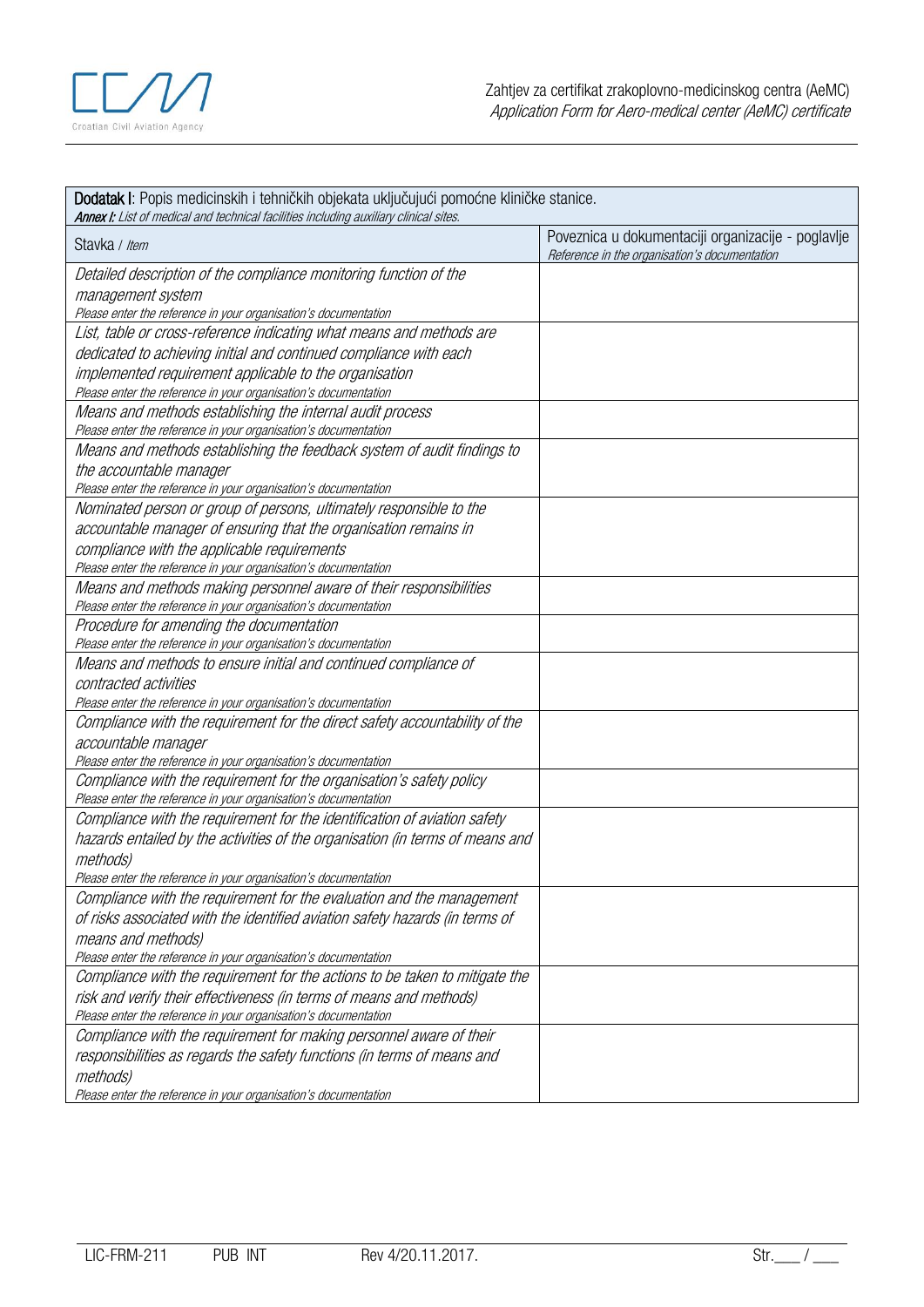

|                                                                                                       |                                                                                         | Dodatak II: Popis medicinskih i tehničkih objekata uključujući pomoćne kliničke stanice.<br>Annex II: List of medical and technical facilities including auxiliary clinical sites. |                                            |  |  |
|-------------------------------------------------------------------------------------------------------|-----------------------------------------------------------------------------------------|------------------------------------------------------------------------------------------------------------------------------------------------------------------------------------|--------------------------------------------|--|--|
| Medicinski i tehnički sadržaji koji se odnose na opseg odobrenja & pomoćne kliničke stanice.<br>Vrsta |                                                                                         |                                                                                                                                                                                    |                                            |  |  |
|                                                                                                       | Medical & technical facilities related to scope of approval & auxiliary clinical sites. | Type                                                                                                                                                                               |                                            |  |  |
|                                                                                                       | <b>Naziv</b>                                                                            |                                                                                                                                                                                    |                                            |  |  |
|                                                                                                       | Name                                                                                    |                                                                                                                                                                                    | Klinički privitak /                        |  |  |
|                                                                                                       | Ulica i br.                                                                             |                                                                                                                                                                                    | Clinical attachment                        |  |  |
| 1.                                                                                                    | Street and Nr                                                                           |                                                                                                                                                                                    |                                            |  |  |
|                                                                                                       | Poštanski br.                                                                           |                                                                                                                                                                                    | za inicijalnu                              |  |  |
|                                                                                                       | Post Code                                                                               |                                                                                                                                                                                    | kategoriju 1 / for initial                 |  |  |
|                                                                                                       | Grad                                                                                    |                                                                                                                                                                                    | class 1                                    |  |  |
|                                                                                                       | City                                                                                    |                                                                                                                                                                                    |                                            |  |  |
|                                                                                                       | <b>Naziv</b><br>Name                                                                    |                                                                                                                                                                                    |                                            |  |  |
|                                                                                                       | Ulica i br.                                                                             |                                                                                                                                                                                    | Klinički privitak /<br>Clinical attachment |  |  |
|                                                                                                       | Street and Nr                                                                           |                                                                                                                                                                                    |                                            |  |  |
| 2.                                                                                                    | Poštanski br.                                                                           |                                                                                                                                                                                    | za inicijalnu                              |  |  |
|                                                                                                       | Post Code                                                                               |                                                                                                                                                                                    | kategoriju 1 / for initial                 |  |  |
|                                                                                                       | Grad                                                                                    |                                                                                                                                                                                    | class 1                                    |  |  |
|                                                                                                       | City                                                                                    |                                                                                                                                                                                    |                                            |  |  |
|                                                                                                       | <b>Naziv</b>                                                                            |                                                                                                                                                                                    |                                            |  |  |
|                                                                                                       | Name                                                                                    |                                                                                                                                                                                    | Klinički privitak /                        |  |  |
|                                                                                                       | Ulica i br.                                                                             |                                                                                                                                                                                    | Clinical attachment                        |  |  |
| 3.                                                                                                    | Street and Nr                                                                           |                                                                                                                                                                                    |                                            |  |  |
|                                                                                                       | Poštanski br.                                                                           |                                                                                                                                                                                    | ∟ za inicijalnu                            |  |  |
|                                                                                                       | Post Code                                                                               |                                                                                                                                                                                    | kategoriju 1 / for initial                 |  |  |
|                                                                                                       | Grad                                                                                    |                                                                                                                                                                                    | class 1                                    |  |  |
|                                                                                                       | City<br><b>Naziv</b>                                                                    |                                                                                                                                                                                    |                                            |  |  |
|                                                                                                       | Name                                                                                    |                                                                                                                                                                                    | Klinički privitak /                        |  |  |
|                                                                                                       | Ulica i br.                                                                             |                                                                                                                                                                                    | Clinical attachment                        |  |  |
|                                                                                                       | Street and Nr                                                                           |                                                                                                                                                                                    |                                            |  |  |
| 4.                                                                                                    | Poštanski br.                                                                           |                                                                                                                                                                                    | za inicijalnu                              |  |  |
|                                                                                                       | Post Code                                                                               |                                                                                                                                                                                    | kategoriju 1 / for initial                 |  |  |
|                                                                                                       | Grad                                                                                    |                                                                                                                                                                                    | class 1                                    |  |  |
|                                                                                                       | City                                                                                    |                                                                                                                                                                                    |                                            |  |  |
| 5.                                                                                                    | Naziv                                                                                   |                                                                                                                                                                                    |                                            |  |  |
|                                                                                                       | Name                                                                                    |                                                                                                                                                                                    | Klinički privitak /                        |  |  |
|                                                                                                       | Ulica i br.                                                                             |                                                                                                                                                                                    | Clinical attachment                        |  |  |
|                                                                                                       | Street and Nr                                                                           |                                                                                                                                                                                    |                                            |  |  |
|                                                                                                       | Poštanski br.                                                                           |                                                                                                                                                                                    | za inicijalnu                              |  |  |
|                                                                                                       | Post Code                                                                               |                                                                                                                                                                                    | kategoriju 1 / for initial                 |  |  |
|                                                                                                       | Grad<br>City                                                                            |                                                                                                                                                                                    | class 1                                    |  |  |
|                                                                                                       |                                                                                         |                                                                                                                                                                                    |                                            |  |  |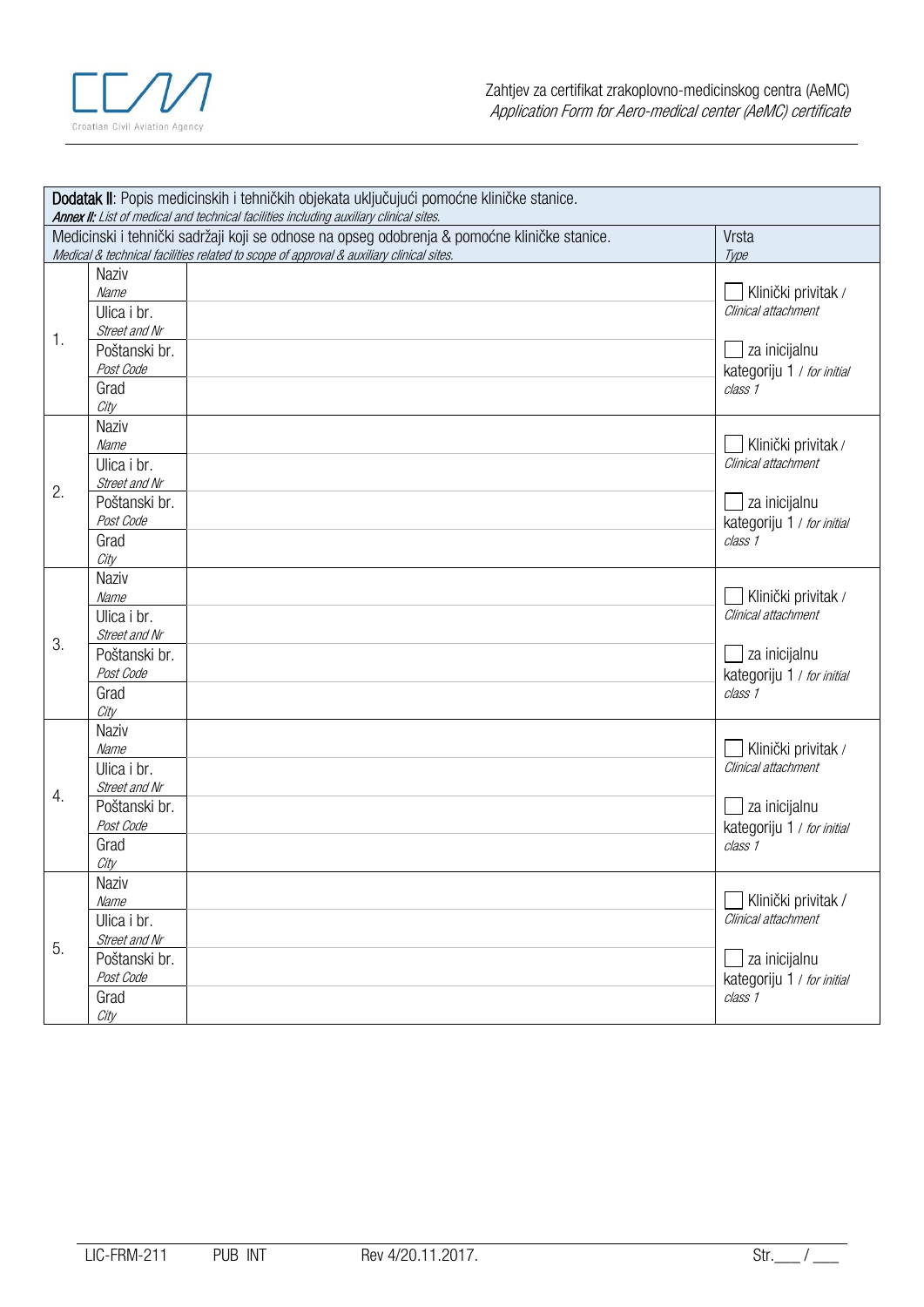

| Dodatak III: Popis kvalificiranih AME-a, medicinskog osoblja i popratni specijalisti savjetnici<br><b>Annex III:</b> List of qualified AMEs, medical staff and supporting specialist consultants |                                   |                                     |                                                                        |                                        |
|--------------------------------------------------------------------------------------------------------------------------------------------------------------------------------------------------|-----------------------------------|-------------------------------------|------------------------------------------------------------------------|----------------------------------------|
|                                                                                                                                                                                                  | Identification and qualifications |                                     | Certificate & role                                                     | Employment                             |
| 1.                                                                                                                                                                                               | Name<br>Qualifications            |                                     | Certificate Number: HR.AME.<br>AME<br>Supporting specialist consultant | Full Time<br>Part Time<br>(contracted) |
| 2.                                                                                                                                                                                               | Name<br>Qualifications            |                                     | Certificate Number: HR.AME.<br>AME<br>Supporting specialist consultant | Full Time<br>Part Time<br>(contracted) |
| 3.                                                                                                                                                                                               | Name<br>Qualifications            |                                     | Certificate Number: HR.AME.<br>AME<br>Supporting specialist consultant | Full Time<br>Part Time<br>(contracted) |
| 4.                                                                                                                                                                                               | Name<br>Qualifications            |                                     | Certificate Number: HR.AME.<br>AME<br>Supporting specialist consultant | Full Time<br>Part Time<br>(contracted) |
| 5.                                                                                                                                                                                               | Name<br>Qualifications            |                                     | Certificate Number: HR.AME.<br>AME<br>Supporting specialist consultant | Full Time<br>Part Time<br>(contracted) |
| 6.                                                                                                                                                                                               | Name<br>Qualifications            |                                     | Certificate Number: HR.AME.<br>AME<br>Supporting specialist consultant | Full Time<br>Part Time<br>(contracted) |
| 7.                                                                                                                                                                                               | Name<br>Qualifications            |                                     | Certificate Number: HR.AME.<br>AME<br>Supporting specialist consultant | Full Time<br>Part Time<br>(contracted) |
| 8.                                                                                                                                                                                               | Name<br>Qualifications            |                                     | Certificate Number: HR.AME.<br>AME<br>Supporting specialist consultant | Full Time<br>Part Time<br>(contracted) |
| 9. i                                                                                                                                                                                             | Name                              |                                     |                                                                        |                                        |
| 10.                                                                                                                                                                                              | Qualifications                    | Full Time<br>Part Time (contracted) |                                                                        | Full Time<br>Part Time (contracted)    |
| 11.1<br>12.                                                                                                                                                                                      | Name<br>Qualifications            | Full Time<br>Part Time (contracted) |                                                                        | Full Time<br>Part Time (contracted)    |
| 13.1<br>14.                                                                                                                                                                                      | Name<br>Qualifications            | Full Time<br>Part Time (contracted) |                                                                        | Full Time<br>Part Time (contracted)    |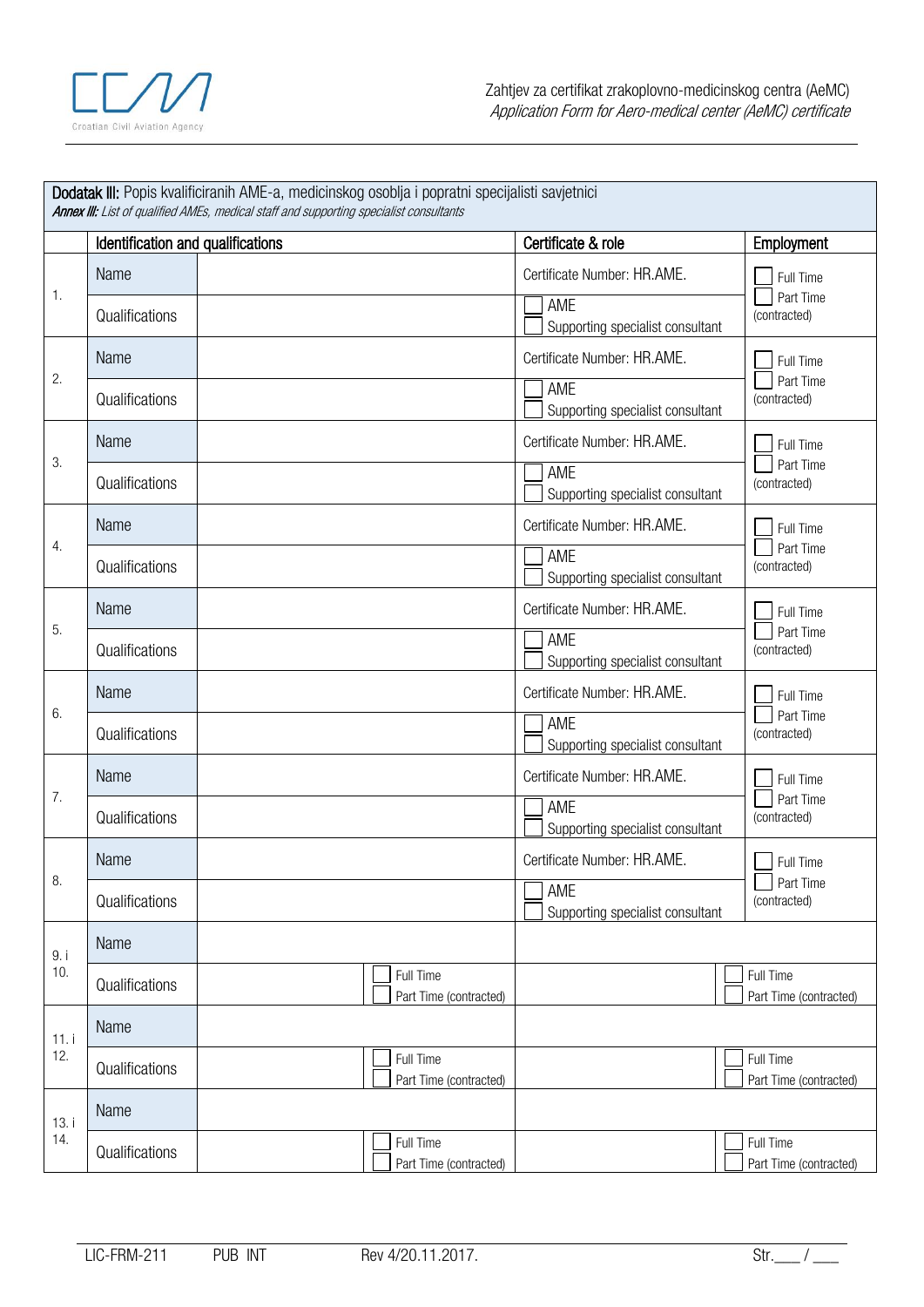

| Dodatak IV: Popis medicinske i tehničke opreme (*obavezno)<br><b>Annex IV:</b> List of medical -technical facilities (*mandatory) |                                    |                                                                                                | Vrsta<br>Type |
|-----------------------------------------------------------------------------------------------------------------------------------|------------------------------------|------------------------------------------------------------------------------------------------|---------------|
|                                                                                                                                   |                                    | ormar za osobne zdravstvene kartone s ključem                                                  |               |
|                                                                                                                                   |                                    | stolicu za bolesnika                                                                           |               |
|                                                                                                                                   |                                    | ležaj za pregled bolesnika,                                                                    |               |
|                                                                                                                                   |                                    | paravan,                                                                                       |               |
|                                                                                                                                   |                                    | tlakomjer s različitim širinama manžeta,                                                       |               |
|                                                                                                                                   |                                    | ormar za instrumente i lijekove, stolić za instrumente,                                        |               |
|                                                                                                                                   |                                    | toplomjere (2 kom.),                                                                           |               |
|                                                                                                                                   |                                    | špatule za pregled ždrijela za jednokratnu uporabu,                                            |               |
|                                                                                                                                   |                                    | fonendoskop (slušalice),                                                                       |               |
|                                                                                                                                   |                                    | vagu za mjerenje tjelesne težine,                                                              |               |
|                                                                                                                                   |                                    | visinomjer                                                                                     |               |
|                                                                                                                                   |                                    | negatoskop                                                                                     |               |
|                                                                                                                                   |                                    | otoskop,                                                                                       |               |
|                                                                                                                                   |                                    | čeono ogledalo ili izvor hladnog svjetla,                                                      |               |
|                                                                                                                                   |                                    | oftalmoskop                                                                                    |               |
|                                                                                                                                   |                                    | tablice za ispitivanje oštrine vida,                                                           |               |
|                                                                                                                                   |                                    | spekulume za pregled nosnih šupljina                                                           |               |
|                                                                                                                                   |                                    | platneni metar,                                                                                |               |
| $\mathbf{1}$ .                                                                                                                    | General medical practice equipment | ručnu baterijsku lampu,                                                                        |               |
|                                                                                                                                   |                                    | perkusijski čekić,                                                                             |               |
|                                                                                                                                   |                                    | pribor za uzimanje uzoraka za medicinsko-biokemijske                                           |               |
|                                                                                                                                   |                                    | i mikrobiološke pretrage,                                                                      |               |
|                                                                                                                                   |                                    | glukometar,                                                                                    |               |
|                                                                                                                                   |                                    | test trake za brzo određivanje promjena u urinu (GLU,                                          |               |
|                                                                                                                                   |                                    | ERY, PROT)                                                                                     |               |
|                                                                                                                                   |                                    | komplet lijekova za terapiju anafilaktičkog šoka i                                             |               |
|                                                                                                                                   |                                    | potrebnom opremom za održavanje vitalnih funkcija                                              |               |
|                                                                                                                                   |                                    | (praćenje srčane akcije i saturacije kisika, neinvazivno                                       |               |
|                                                                                                                                   |                                    | mjerenje tlaka),                                                                               |               |
|                                                                                                                                   |                                    | bocu s kisikom s dozimetrom i raspršivačem i                                                   |               |
|                                                                                                                                   |                                    | ampulirane lijekove sukladno potrebama djelatnosti koji<br>moraju biti smješteni u ordinaciji, |               |
|                                                                                                                                   |                                    | dinamometar, kaliper                                                                           |               |
|                                                                                                                                   |                                    | zaporni sat                                                                                    |               |
|                                                                                                                                   |                                    | platneni metar, ortoreter                                                                      |               |
|                                                                                                                                   |                                    | set testova na droge i lijekove                                                                |               |
|                                                                                                                                   |                                    |                                                                                                |               |
|                                                                                                                                   |                                    | Računalo (Windows, JAVA)                                                                       |               |
|                                                                                                                                   |                                    | Internet pristup                                                                               |               |
|                                                                                                                                   |                                    | Štampač u boji                                                                                 |               |
| 2.                                                                                                                                | $\mathsf{I}\mathsf{T}$             | Skener/fotokopirni uređaj                                                                      |               |
|                                                                                                                                   |                                    | OSTALO:                                                                                        |               |
|                                                                                                                                   |                                    |                                                                                                |               |
| 3.                                                                                                                                | Cardiology                         | 12-leading resting ECG*                                                                        |               |
|                                                                                                                                   | Facilities to perform:             | Stress ECG*                                                                                    |               |